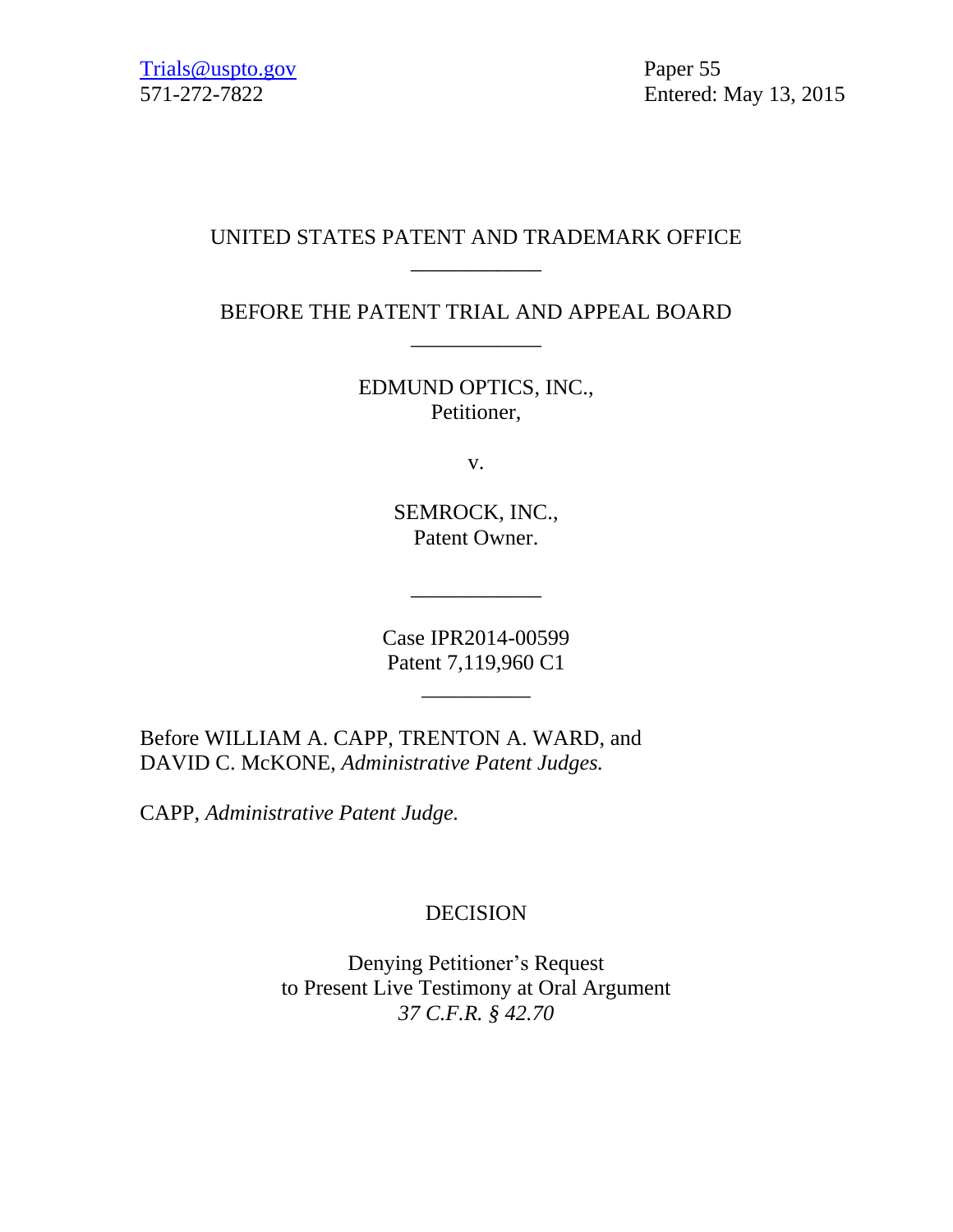Case IPR2014-00599 Patent 7,119,960 C1

Following a request for a teleconference initiated by Edmund via email on May 11, 2015, we convened a teleconference on May 12, 2015, to consider Edmund's oral request to present live testimony at the scheduled May 21, 2015, hearing from its expert witness, Professor Angus MacLeod. Judges Capp, Ward, and McKone presided over the teleconference which was attended by counsel for both parties.

Prior to the teleconference, we asked Edmund, via email, to submit a short statement stating:

- 1. The subject matter for the proposed testimony.
- 2. Whether the proposed testimony is new or is redundant of earlier declaration and/or deposition testimony of Prof MacLeod and, if redundant, identify where it was previously presented.
- 3. How much time is proposed for each of (1) Direct Examination; (2) Cross-Examination; and (3) Redirect Examination
- 4. Whether the parties agree or disagree on the proposal.
- 5. Whether Patent Owner desires an equal amount of time to present live testimony.

Prior to the teleconference, Edmund responded with the following statement:

- 1. Subject matter of the proposed testimony: Petitioner would like to present limited testimony from Prof. Macleod relating to his opinion on the appropriate k values for thinfilm filters made using zinc sulfide. This testimony relates only to the original claims 33–36, 39–41, and 44–45 of U.S. Patent No. 7,119,960, and it relates to the 90% transmission limitation recited by those claims.
- 2. Prior presentation of the proposed testimony: The proposed testimony would track the direct testimony of Prof. Macleod provided in his Declaration Ex. 1029, namely at paragraphs 15–26. It would also track the crossexamination testimony of Prof Macleod previously elicited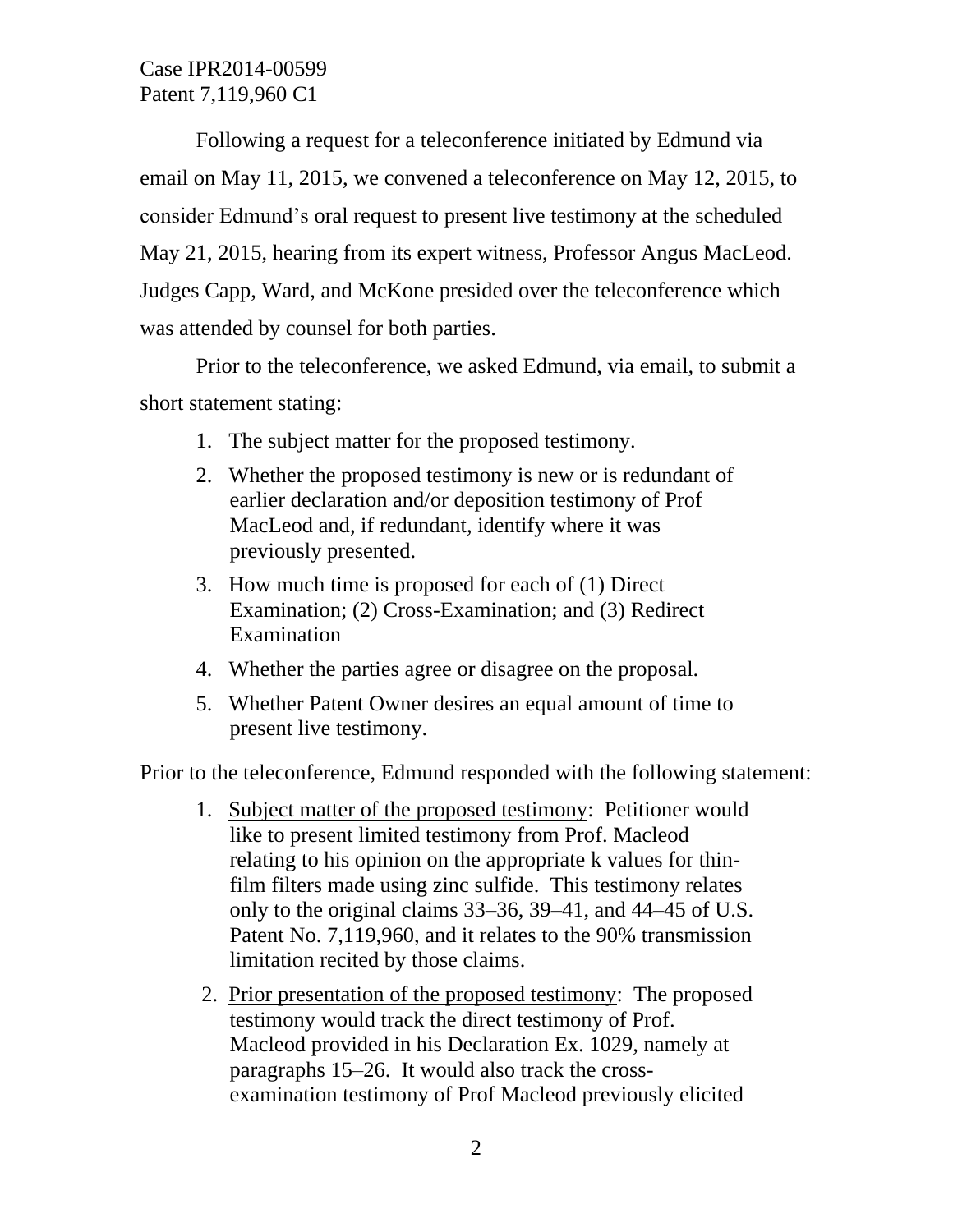by Semrock and submitted to the Board as Ex. 2028. Most of the deposition related to this topic, namely at pages 22 to 172 and 218–221 of Ex. 2028.

- 3. Total time for the proposed testimony: 10 minutes for direct examination; 10 minutes for cross-examination; and 5 minutes for re-redirect examination.
- 4. Whether the parties or disagree on the proposal: Patent Owner opposes the proposal to present live testimony from Prof. Macleod.
- 5. Patent Owner's Request for Live Expert Testimony: Patent Owner does not request time for live hearing testimony from Patent Owner's expert, Dr. Rancourt.

Before the teleconference, we also solicited and received from Semrock an email indicating that it opposed Edmund's request.

As indicated by Edmund's responses to questions 1 and 2 above, the subject matter of Professor MacLeod's proposed live testimony relates to the so-called extinction coefficient ("*k*") of zinc sulfide (ZnS) used in thin film optical filters. Edmund represented that it does not propose to introduce new testimony on this subject and, instead, Edmund merely desires to have Professor MacLeod reiterate his previous declaration and deposition testimony that is already of record in this case. Edmund stated that it desires to do this so that we can observe Professor MacLeod's demeanor while repeating his previous testimony.

After reviewing portions of the record, including the Patent Owner's Response (Paper 20), Petitioner's Reply (Paper 27), Professor MacLeod's declarations (Ex. 1011 and 1029) and the declaration of Semrock's expert, Dr. Rancourt (Ex. 2031), we understand that the disputed issue of fact on which Edmund desires to present live testimony relates to the scientific reliability of various items of literature relied on by the parties. In other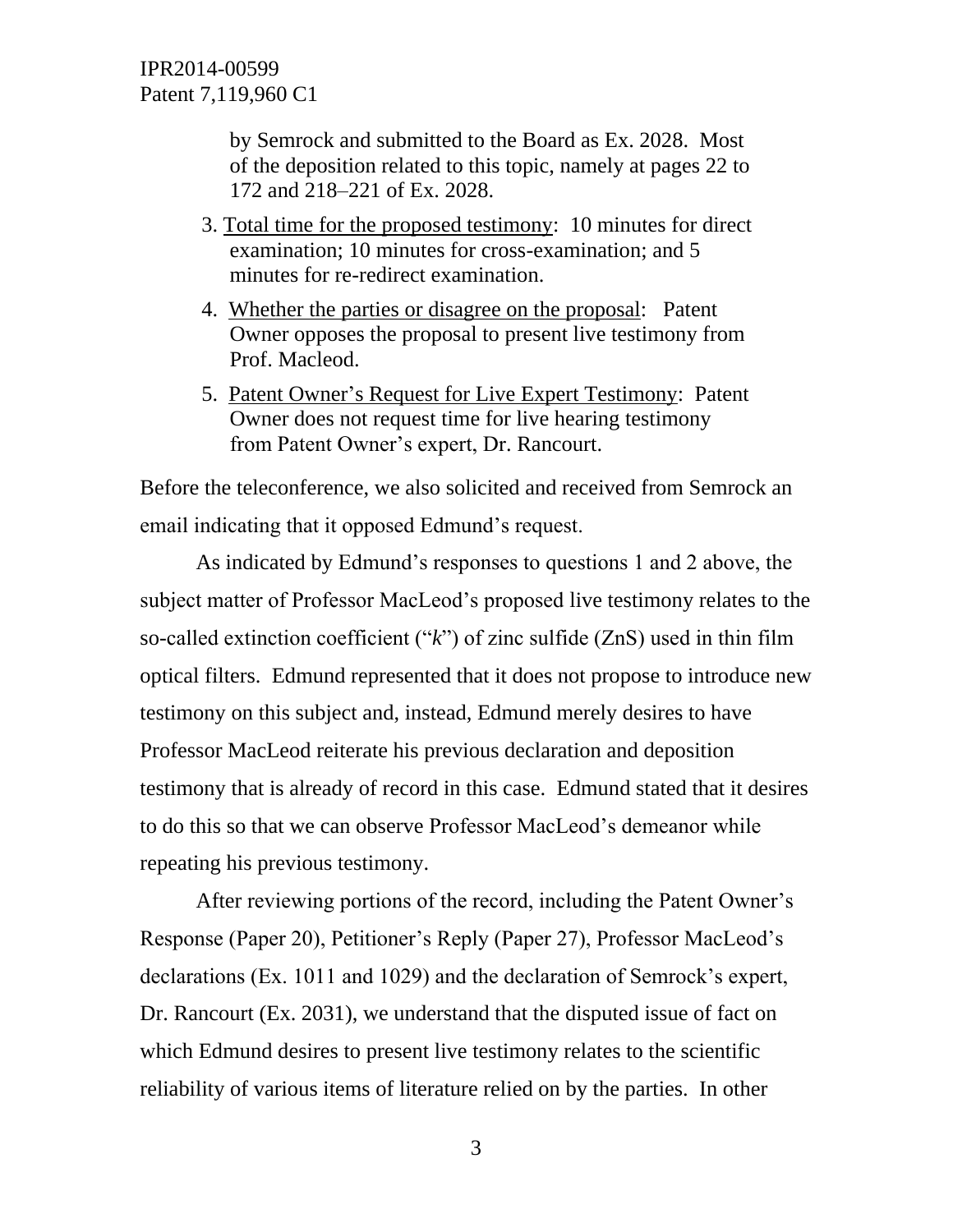### IPR2014-00599 Patent 7,119,960 C1

words, Edmund and Professor MacLeod rely on certain items of scientific literature as evidence of the value of "*k*", while Semrock and Dr. Rancourt rely on other items of scientific literature as evidence of "*k*". Edmund does not appear to contend that Professor MacLeod has personal knowledge of the value of "*k*" apart from the scientific literature he relies on and neither does Semrock appear to contend that Dr. Rancourt has personal knowledge of the value of "*k*" apart from the scientific literature he relies on. Essentially, we perceive Edmund's motivation for presenting live testimony at the hearing is to attempt to bolster the weight of Edmund's items of scientific literature on the value of "*k*" through Professor MacLeod's personal presence in the hearing room.

In an appropriate case, the Board may authorize or require live testimony in an IPR. *See* 37 C.F.R. § 42.53(a). For example, the Board may require live testimony where the Board considers the demeanor of a witness critical to assessing credibility. *See* Office Patent Trial Practice Guide, 77 Fed. Reg. 48756, 48762 (Aug. 14, 2012). Live testimony may be requested by either party. *Id.* at 48768.

In the instant case, the witness at issue is an expert, not a fact witness. The subject matter on which testimony will be elicited is not fact evidence based on the personal knowledge or observation of the witness. The credibility issue here, if anything, relates to the scientific reliability of literature that was not authored by the witness and does not purport to be based on scientific experiments or similar empirical research performed by or for the witness.

In view of the foregoing, we determine that it would not be helpful to the Board to receive live testimony from Professor MacLeod that is entirely

4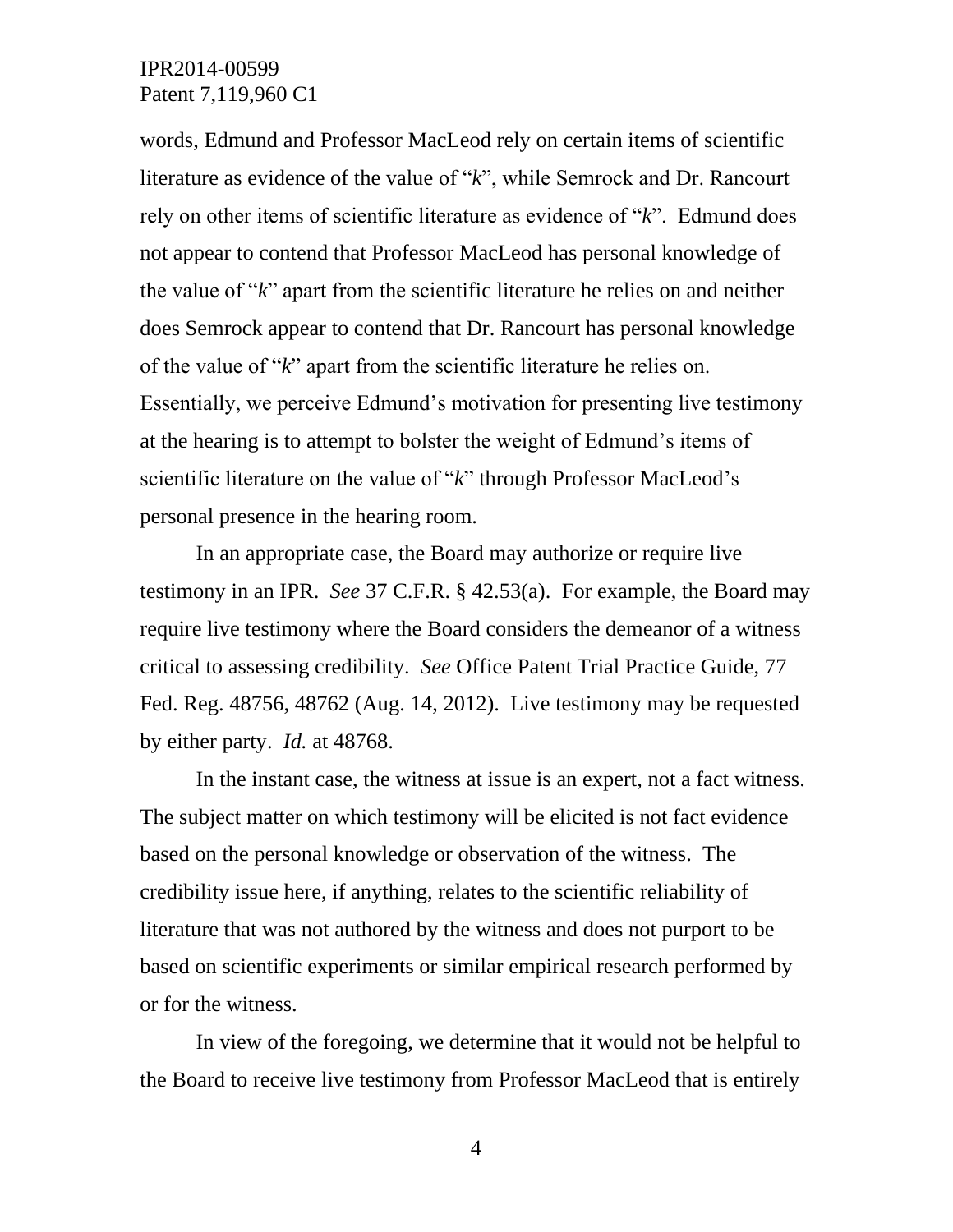IPR2014-00599 Patent 7,119,960 C1

redundant to declaration and/or deposition testimony that is already of record. We are not persuaded that observation of Professor's MacLeod demeanor will be helpful in assessing the scientific reliability of published scientific research in which Professor MacLeod did not participate.

#### ORDER

In view of the foregoing, it is hereby

ORDERED, that Edmund's oral request to present live testimony of Professor MacLeod at the final hearing on May 21, 2015, is DENIED.